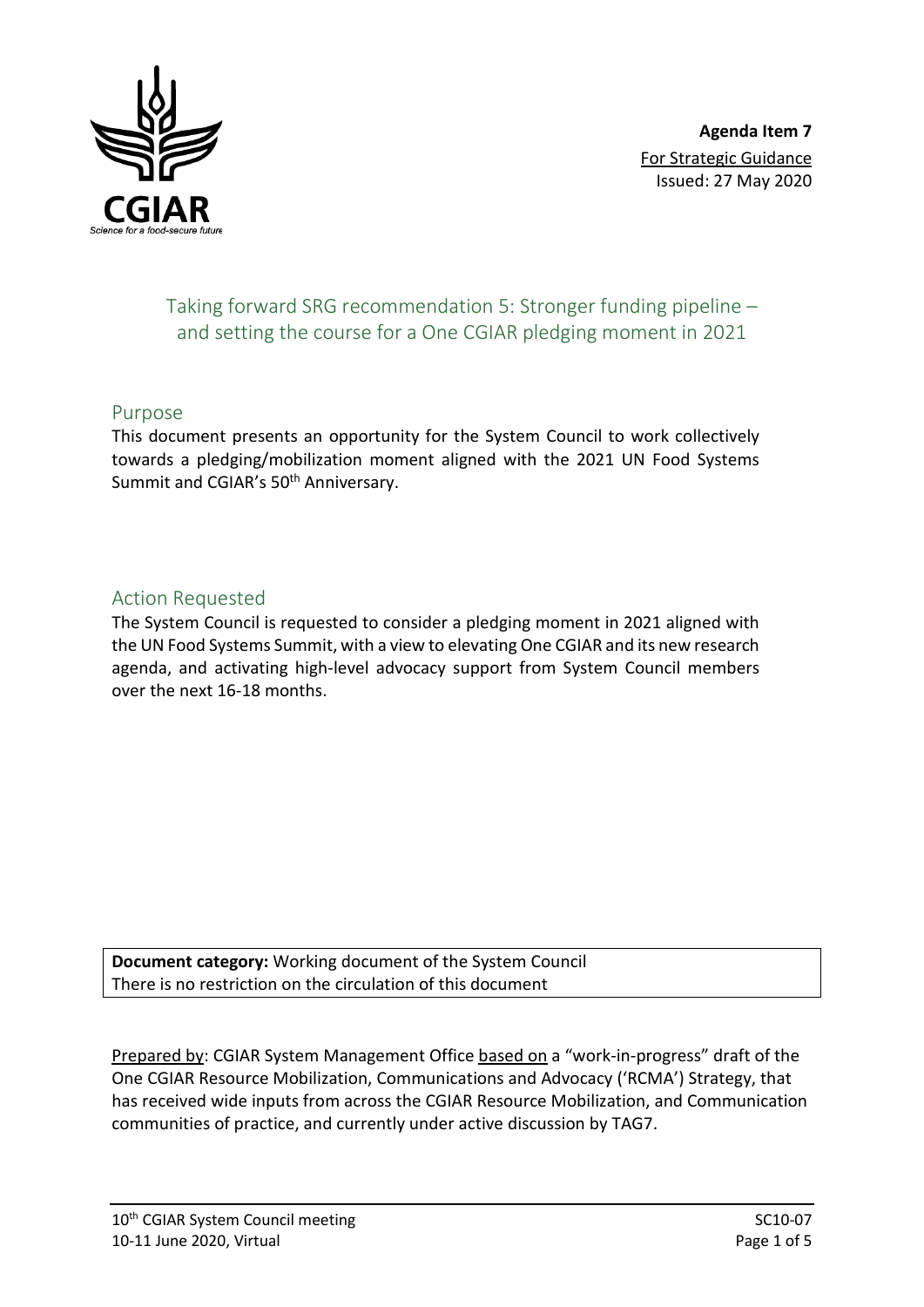# A guiding narrative for the One CGIAR RMCA strategy

- 1. Analysis shows funding sources are available to support a \$2 billion annual (pooled and bilateral) One CGIAR sustainable financial ambition by 2030 or earlier.
- 2. In addition to strong System Council commitment to advocate and invest, it demands collective communications, and a targeted, multi-channel fundraising approach – made up of 5 Action Areas each targeting key sources and types of investments.
- 3. This also requires a new way of working across CGIAR coordinated, targeted, and transparent – anchored by a 3-year System Council-supported campaign approach.

## Building back better through investing in research

- 4. Global food systems are fragile. Climate change continues to challenge producers. And the Covid-19 crisis is exacerbating the situation which could push more than a quarter of a billion people to the brink of starvation. There is an urgent need for a coordinated global research response to develop equitable and resilient food, land and water systems to meet the UN Sustainable Development Goals (SDGs).
- 5. Important evidence such as the 2019 EAT-Lancet report, the IPCC Report to the 2019 UN Climate Action Summit, key themes on food systems present at the 2020 World Economic Forum, the 2020 Global Nutrition Report, and related planning discussions for the 2021 UN Food Systems Summit show strong evidence of global will for improved food security systems. A unified CGIAR, with its expertise, experience and network is well placed to reach a \$2 billion goal through a high-profile campaign.
- 6. The One CGIAR RMCA strategy aims to deliver on SRG Recommendation 5 More, and Pooled, Funding. It is an input to the workplan and deliberations of the Transition Advisory Group (TAG) 7 on Resource Mobilization.

## Aims of the strategy

- 7. In order to realize the potential of One CGIAR there is a need to align, elevate, and diversify the way CGIAR as a system approaches resource mobilization, communications and advocacy - to maximize the efficacy of system capacity and reduce internal competition and duplication of effort.
- 8. This new approach aimsto enhance the relevance of CGIAR's research and brand, and de-risk the current narrow base of investments to a wider spectrum of funding sources, modalities and timeframes. This will help position CGIAR in growth segments and build System-wide resilience to financial fluctuations.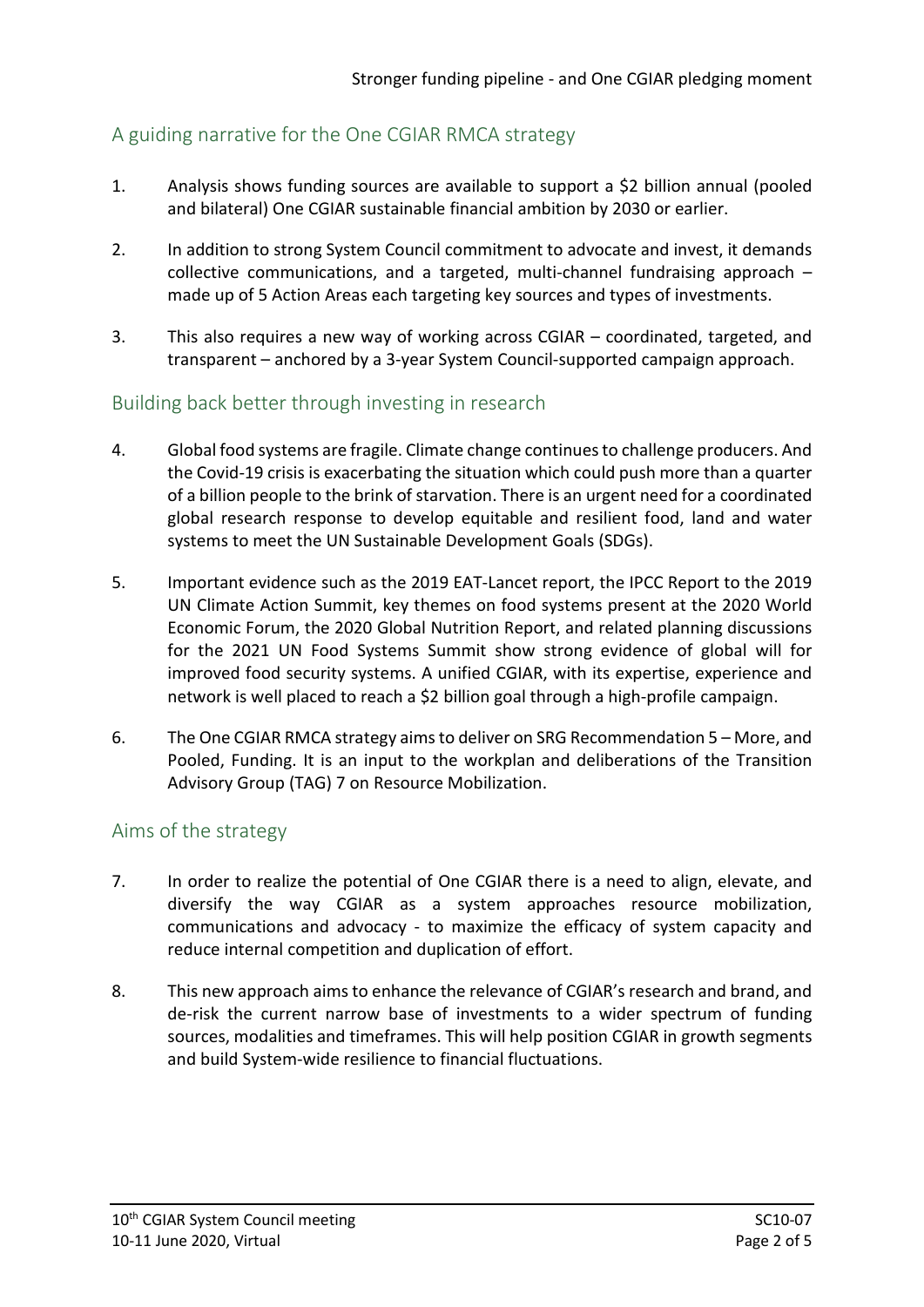#### 9. Main elements of the RMCA strategy:

| Goal                | Increase the scale and impact of CGIAR research.<br>Improve the way we work - in a targeted, coordinated, and efficient<br>way – leveraging system-wide capacities.<br>Implement investment growth strategy to 2030 through a diversified<br>multi-channel approach.                                                                                                                                                                                                        |
|---------------------|-----------------------------------------------------------------------------------------------------------------------------------------------------------------------------------------------------------------------------------------------------------------------------------------------------------------------------------------------------------------------------------------------------------------------------------------------------------------------------|
| <b>Targets</b>      | Raise \$2 billion on an annual and sustained basis.<br>٠<br>Grow and incentivize pooled funding to 50% by 2022, 70% by 2024<br>(SRG recommendation).                                                                                                                                                                                                                                                                                                                        |
| Sustainability      | Implement a collective campaign model that mirrors CGIAR three-year<br>٠<br>business plans to 2030.<br>Maximize pooled investments from System Council Funders and other<br>$\bullet$<br>sources.<br>Diversify funding channels through targeted Action Areas to access<br>$\bullet$<br>underexploited funding sources contributing to both pooled and<br>bilateral investments.<br>Build in flexibility to respond to urgent/evolving issues (e.g. Covid-19).<br>$\bullet$ |
| <b>Action Areas</b> | 1. Elevate System Council Funders<br>2. Grow Emerging Markets<br>3. Tap Climate Funds and Finance<br>4. Engage Country Partners and International Finance Institutions<br><b>Cultivate Innovative and Private Finance</b>                                                                                                                                                                                                                                                   |

# Pathway to \$2 billion annually

- 10. The five Action Areas, as seen in the table above, have been designed with a view to strengthening relations with existing funders, diversifying the portfolio of funders and to expand the use of innovative financing approaches. The Action Areas closely align with funding sources for international development.
- 11. Analysis indicates substantial targetable funding is available across each Action Area. This analysis supports an ambition for a \$2 billion annual CGIAR research agenda and is derived from current targetable sources of ODA, domestic Ag R&D spending in emerging markets, multilateral climate funds, multilateral and IFI flows to key countries, and innovative and private finance. Growth scenarios towards 2030 have been assessed by applying an estimated compounded annual growth rate to the pools within each of the Action Areas.

## Steps to implementation

12. Moving ahead, the One CGIAR RMCA strategy can only be realized under unified governance and a coordinated engagement approach. Further, it demands shared services and policies, as well as operational changes in the way CGIAR leadership and staff engage with funding sources, communicate about research and impact, and appear on the global stage.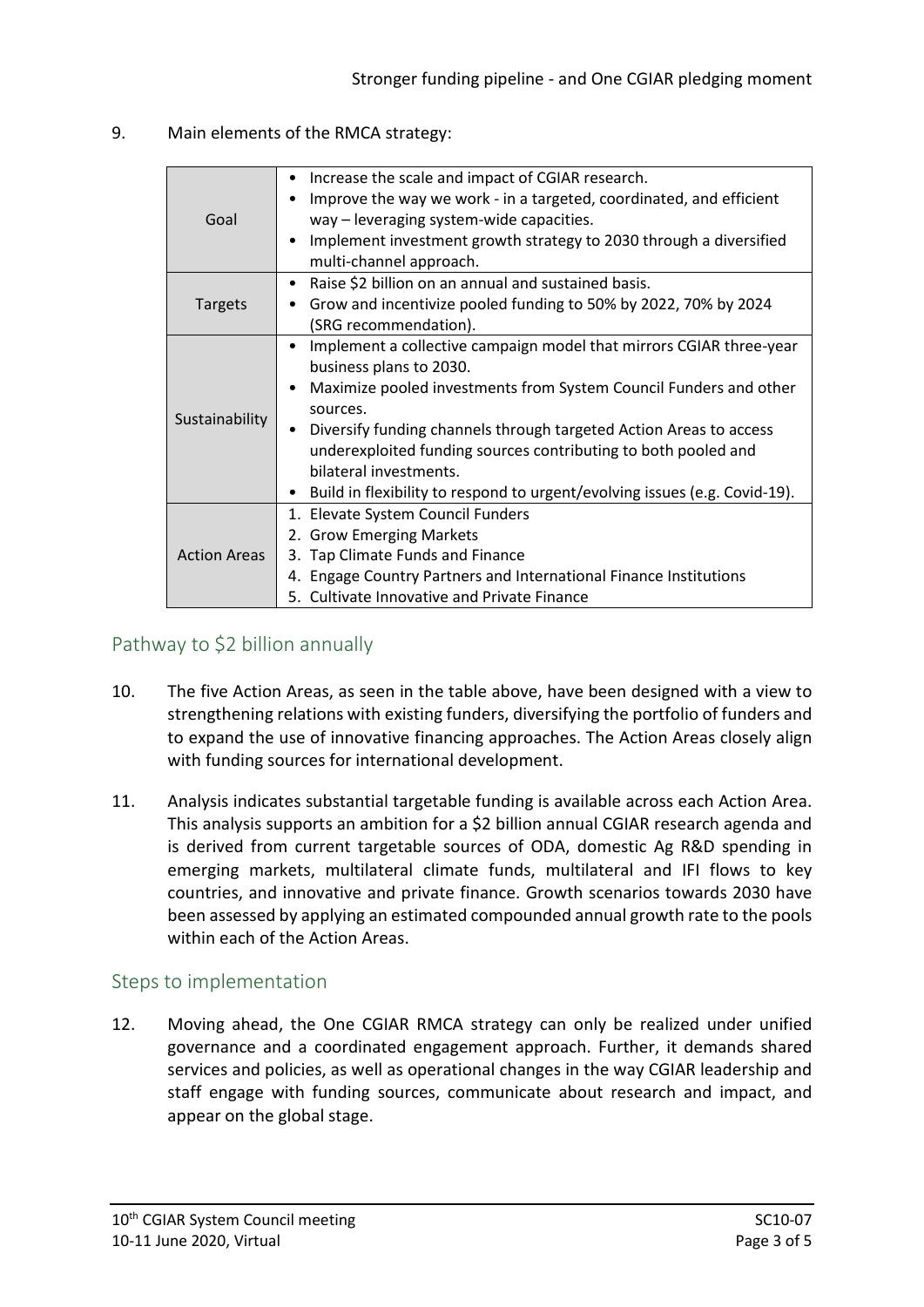- 13. Implementation requires a new approach in the way the One Common Board, Executive Management Team, system leadership, and Resource Mobilization and Communication staff conduct business. It also calls for additional capacity and new skillsets to realize financial targets. These considerations will guide the development of the strategy Implementation Plan.
- 14. Increasing CGIAR funding to \$2 billion by 2030 is an achievable but challenging goal, requiring average annual growth of 7-8% starting from last year (2019). The longer it takes to transition to One CGIAR, mobilize funders, and shift investments onto this new path, the higher the growth rate will need to be in each successive year between now and 2030.
- 15. To realize the potential of this Strategy, additional steps and analysis will be required as outlined below:
	- a. June-July 2020: **SMB Endorsement** of a One CGIAR Resource Mobilization, Communications, and Advocacy Strategy framework;
	- b. July 2020: **Deeper analysis,** prioritization and target setting in and across Action Areas;
	- c. August 2020: Development of **System-wide communications and advocacy plan**, supporting a \$2 billion campaign, connected to a 2021 major pledging moment;
	- d. September 2020: Development of an **investment case** supporting a One CGIAR 2021 pledging moment;
	- e. September 2020: **Implementation plan** for One CGIAR to deliver on Campaign Strategy and Action Area objectives;
	- f. October 2020: Launch of **campaign collateral**, website, and system-wide communication effort;
	- g. Q3/4 2021: **Pledging moment** for One CGIAR connected to the UNFSS.

# A Pledging Moment for One CGIAR in 2021

- 16. CGIAR needs to take action now if it wants to execute a major campaign and pledging "moment" next year. 2021 will be a particularly competitive year given replenishments by other agriculture sector actors, including the delay of the Nutrition for Growth Summit (N4G), the UN Food Systems Summit (UNFSS), and the broader Covid-19 crisis and its many health and economic consequences. There is a strong, evidence-backed case that agricultural innovation, and CGIAR, matter now as much as ever.
- 17. While Covid-19 raises new challenges, it may also present new opportunities as access to food (and hunger) become the next major sub-crises (after unemployment) sparked by the pandemic.